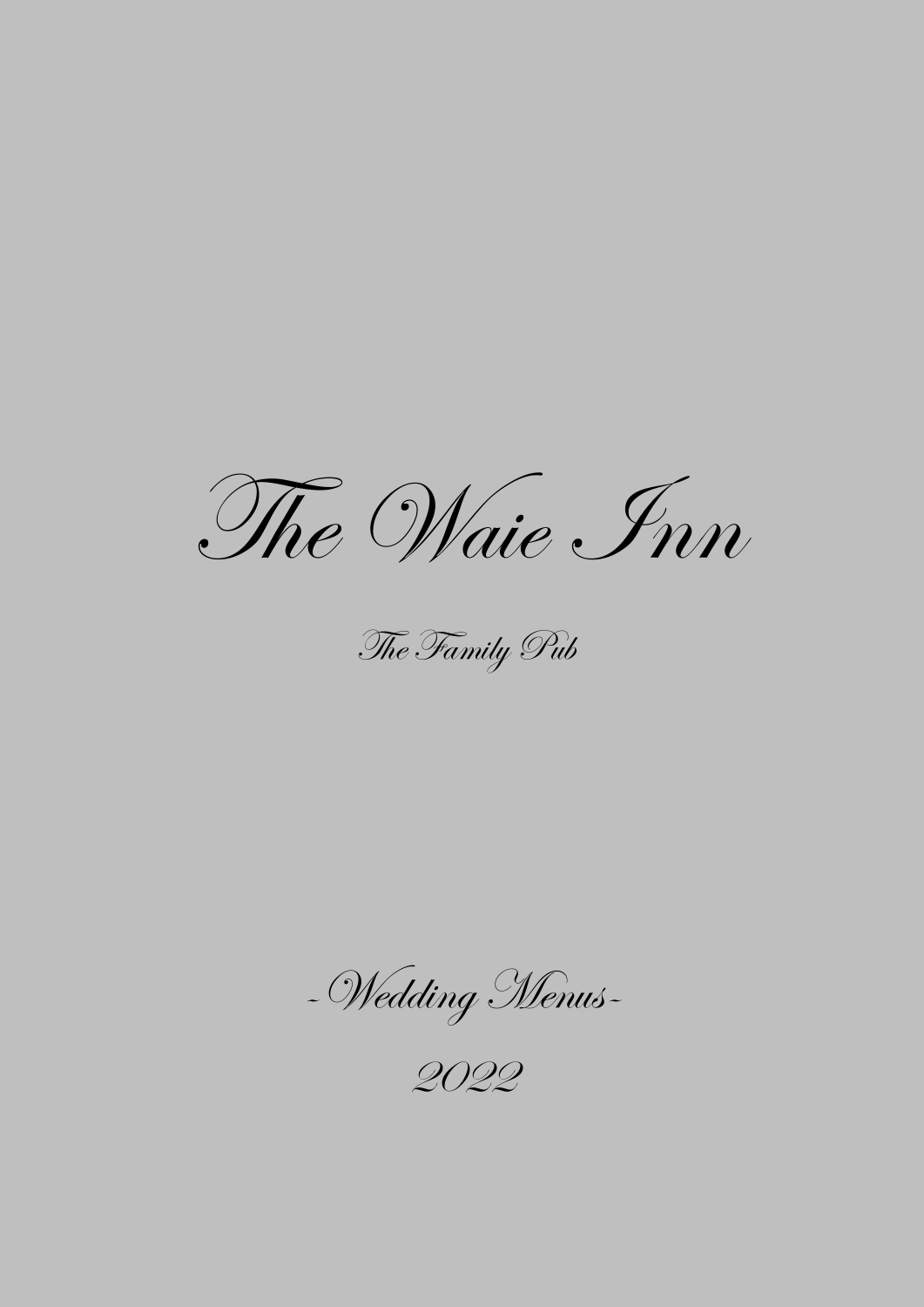# Cleopatra Wedding Menu

£38.50 Per Person

## Drink on Arrival

#### (Choose from two of the following)

Wine spritzer, Rose Wine, Punch or Orange Juice

## **Starter**

#### (Guests Choose on the Day)

Homemade soup

#### Please see the different options available

Medley of Melon with Raspberry Coulis

## Main Course

#### (Choose one for the entire party)

Devonshire Roast Beef Served with Yorkshire Pudding

Fillet of Salmon Served in a Cream & Grainy Mustard Sauce

Roasted Breast of Chicken Served with Stuffing, Bread Sauce & Sausage

Slow Roast Pork served with Apple Sauce & Cider Gravy

#### Vegetarian Options:

Roasted Vegetable & Mozzarella Tart or Lentil Bake

All Served with Chefs Choice Vegetables & Roast Potatoes

## Sweets

A Selection on the Day

#### Freshly Filtered Coffee with Mint

### A Toast to the Bride & Groom

With a Glass of Asti Spumanti/Prosecco or Orange Juice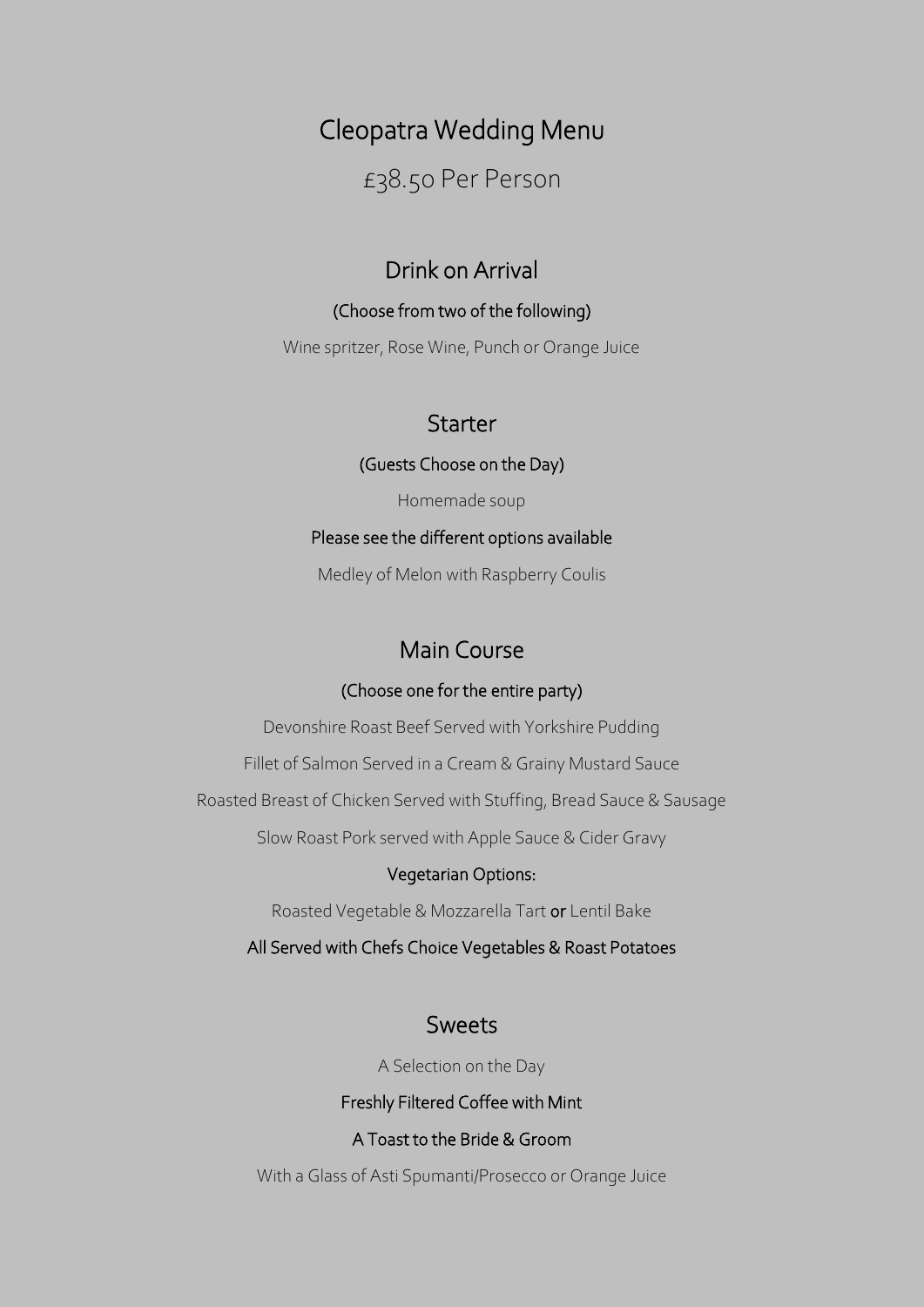# Valentine Wedding Menu

£43.00 Per Person

#### Drink on Arrival

#### (Choose from two of the following)

Pimm's, Prosecco, Punch, Wine or Orange Juice

#### **Starters**

#### (Choose three from the list below)

Prawn Cocktail - Medley of Melon with Raspberry Coulis Tuna Nicoise Salad - Creamy Garlic Mushrooms Homemade Chicken Liver Pate & Melba Toast - Homemade Soup

#### Main Course

#### (Choose two from the list below)

Devonshire Roast Beef Served with Yorkshire Pudding Roast Duckling with Plum Sauce Crusted Fillet of Salmon with Saffron & Prawn Sauce

Chicken Breast Topped with Bacon, Cheese & BBQ Sauce

Roast Turkey Served with Bread Sauce, Stuffing & Sausage

#### Vegetarian Options:

Roasted Vegetable & Mozzarella Tart or Lentil Bake

#### All Served with Chefs Choice Vegetables & Roast Potatoes

A Selection or Trio of Sweets Cheese & Biscuits

Freshly Filtered Coffee & Mint A Toast to the Bride & Groom with A Glass of Asti/Prosecco or Orange Juice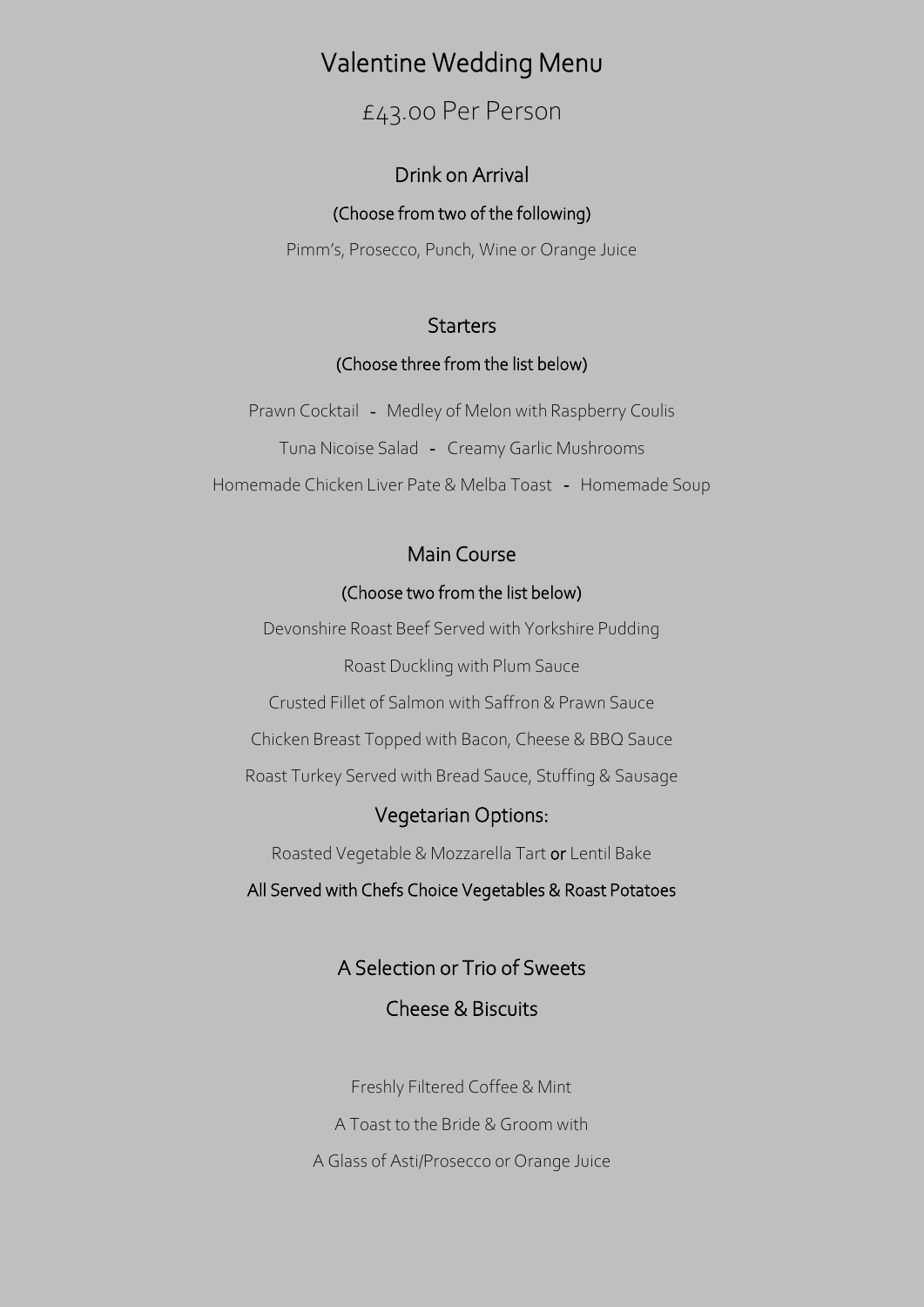# Cupid Wedding Menu

# £51.00 Per Person

#### Drink on Arrival

#### (Choose two from the following)

Bucks Fizz, Pimms, Prosecco, Kir Royale, Sparkling Elderflower

#### **Starters**

#### (Choose three from the list below)

l ֡֕֕ Prawn & Avocado Cocktail - Medley of Melon with Raspberry Coulis Brie & Bacon Croissant - Herby Stuffed Mushroom Homemade Chicken Liver Pate & Melba Toast - Homemade Soup

### Main Course

#### (Choose three from the list below)

Pork Loin Steak topped with Apple, Stilton & a Grainy Mustard Sauce

Beef Wellington with a Mushroom & Red Wine Gravy (Supplement of  $E_5$  pp)

Pan-fried Chicken Breast Stuffed with Goats Cheese & Thyme

Roast Turkey Served with Bread Sauce, Stuffing & Sausage

## Vegetarian options:

Filo Basket with Stir Fry Vegetables OR Stuffed Peppers All Served with Chefs Choice Vegetables & Roast Potatoes

## A Selection or Trio of Desserts

## Cheese & Biscuits

Freshly Filtered Coffee & Mint

A Toast to the Bride & Groom with

A Glass of Champagne/Prosecco or Orange Juice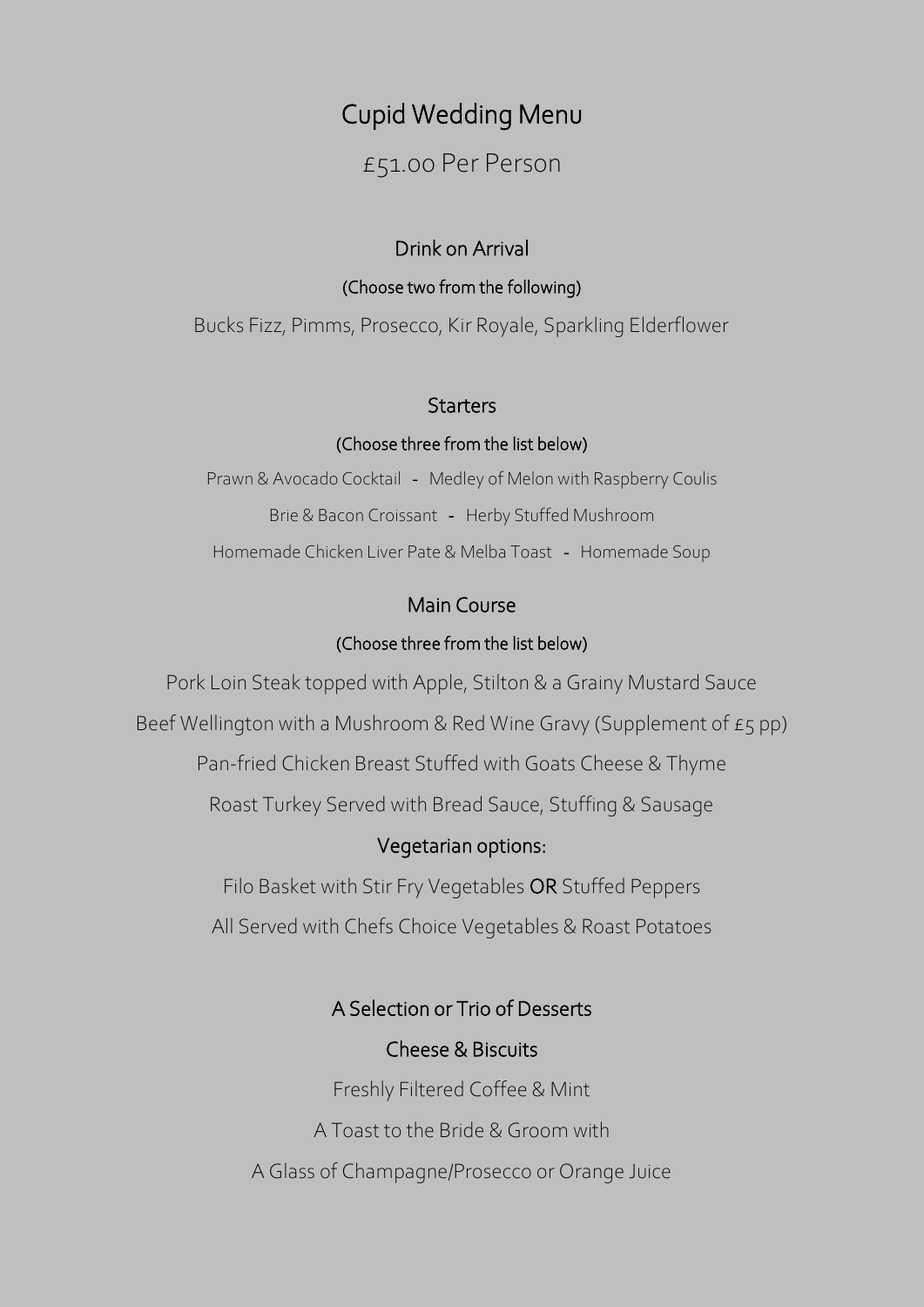Children's Menu

£15 Per Child

# Drink on Arrival

Orange Juice or Squash

# Main Course

(Choose up to three of the following) Small Roast Dinner Sausage & Chips Beef Burger & Chips Chicken Nuggets & Chips Lasagne & Garlic Bread

The Dinners that come with Chips have a choice of Beans or Peas

# **Dessert**

Small Adult Dessert OR Ice Cream

Glass of Orange Juice for Toast to the Bride & Groom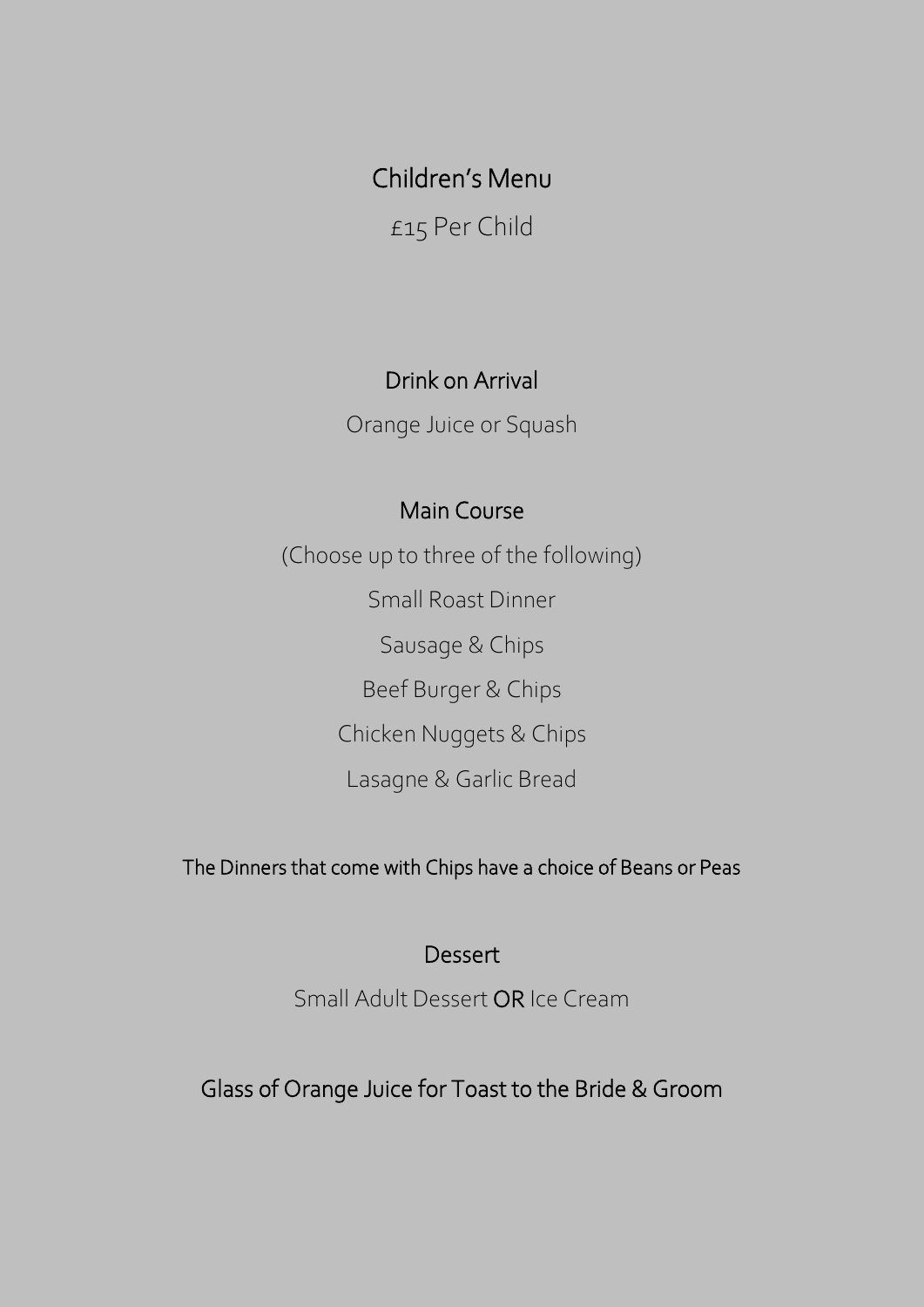# Cold Buffet Wedding

#### $\overline{\phantom{a}}$ £36.50 Per Person

#### Drink on Arrival

#### (Choose two from the following)

Wine Spritzer, Rose Wine, Punch or Orange Juice

### A Selection of Meats

Turkey, Beef, Ham & Prawns

## Salad Selection

Coleslaw – Quiche – Potato Salad

Savoury Pasta – Five Bean Salad – Green Salad

Cherry Tomatoes & Cucumber – Egg Mayonnaise – Baby Potatoes

## A Selection of Pickles & French Bread

## A Selection of Desserts from the Table

All served with Clotted Cream

Cheese Board with a Selection of Cheeses

And Biscuits

Freshly Filtered Coffee & Mint

## A Toast to the Bride & Groom

With a Glass of Asti/Prosecco or Orange Juice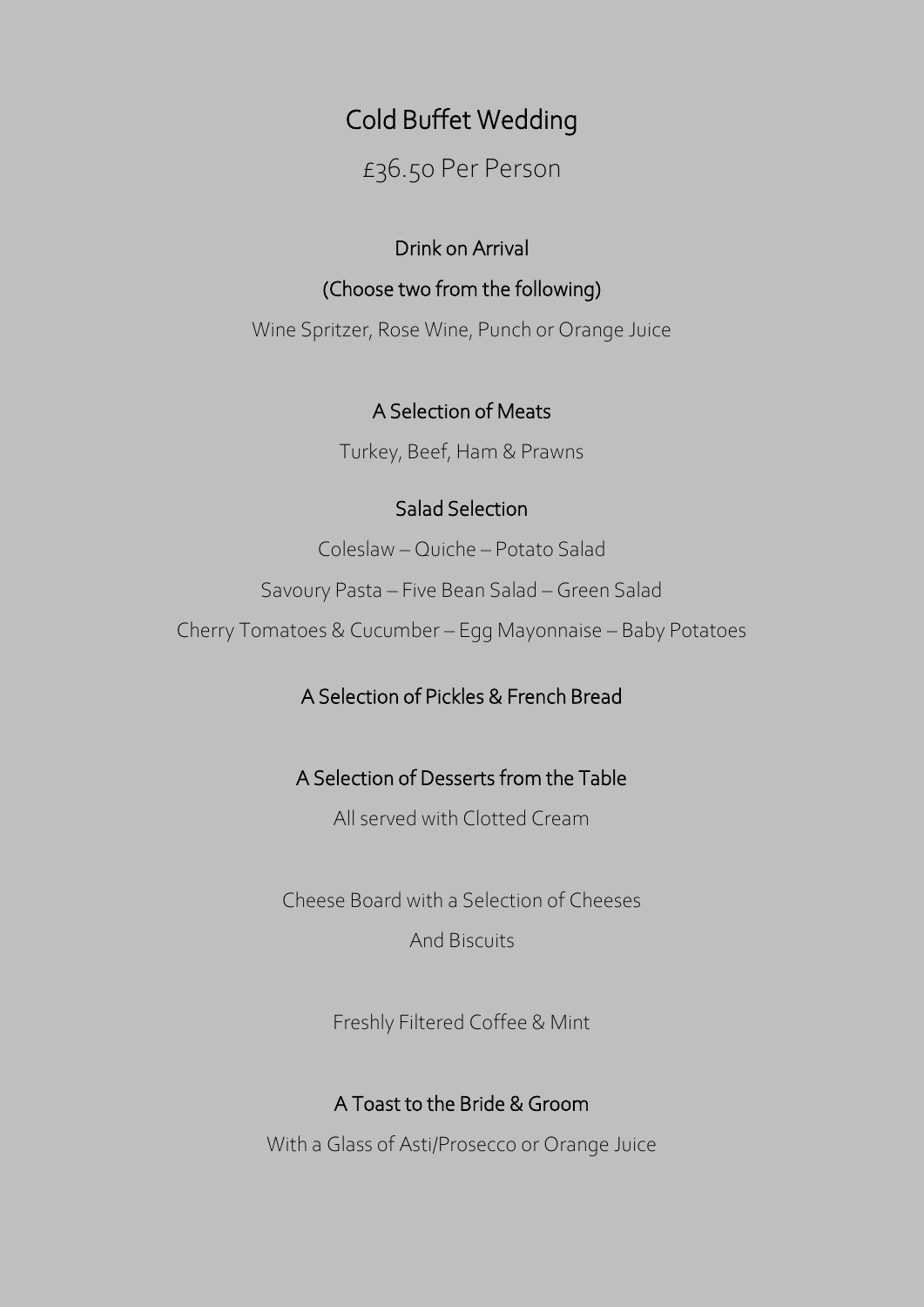# The Waie Inn

Wedding Evening Buffet Menus

# Light Finger Buffet

£7.25 Per Person

Selection of Sandwiches - Cocktail Pasties - Platter of Cheese/Sausage/Tomatoes/Grapes - Homemade Pizza - Bowls of Chips

# Farmer's Table

## £7.25 Per Person

Selection of Pate's, Cheeses & Pickles Accompanied with - French Bread, Cheese Biscuits & Fruit Bowl

# Optional Extras

# (all per person, per item)

## 75p

Brie & Cranberry Croutes, Samosas/Spring Rolls, Prawn Toasts, Garlic Bread, Scotch Eggs, Scampi, Honey & Mustard Sausages, Homemade Pizza, Cocktail Pasties, Chips

## £1.50

Quiche, Chicken Drumsticks

## £2.00

Mini Pork Rolls with Apple Sauce & Stuffing

£2.50

Party Meringues & Eclairs

## £3.00

Cheese Board

£4.50

Selection of Desserts from the table